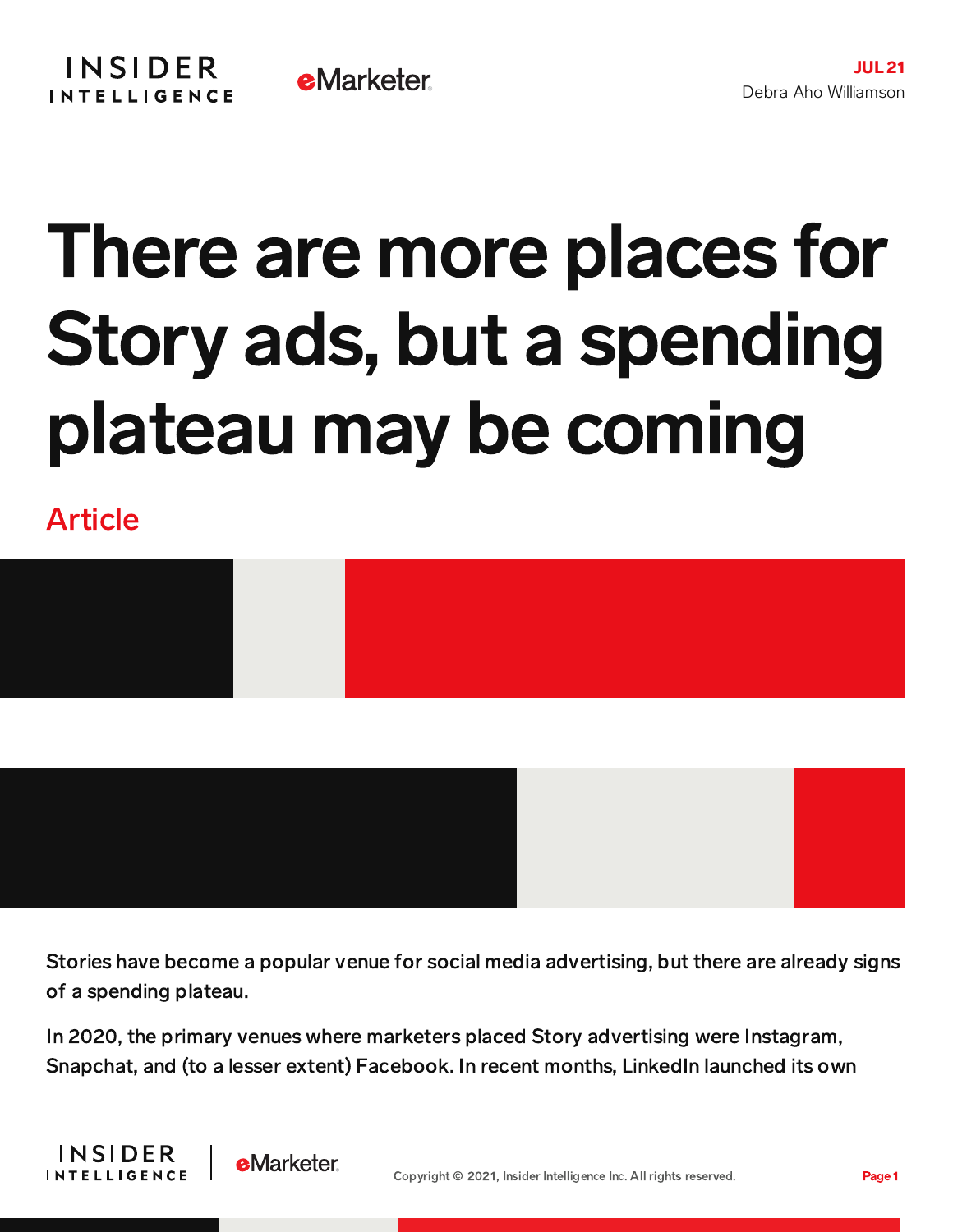Story ad format (and so did Twitter, before it decided to pull the plug on the Fleets feature entirely). We expect Pinterest will also introduce ads in Idea Pins.

The platforms are probably hoping to snag a portion of the expected increase in Story ad budgets this year. In July 2020 research by Kantar Media, senior marketers worldwide were planning to raise their ad budget or resource allocation for social media Stories by 54% in 2021—second only to the 65% increase for digital video ads.

| Allocation According to Senior Marketers Worldwide,<br>by Media, July 2020 & 2021<br>% change |                                                 |                     |
|-----------------------------------------------------------------------------------------------|-------------------------------------------------|---------------------|
|                                                                                               | <b>July 2020</b><br>(due to<br><b>COVID-19)</b> | Anticipated<br>2021 |
| Digital video ads                                                                             | 32%                                             | 65%                 |
| Ads in social media Stories                                                                   | 29%                                             | 54%                 |
| Ads in social media newsfeeds                                                                 | 26%                                             | 52%                 |
| Digital display ads                                                                           | 21%                                             | 45%                 |
| Branded content shared by digital<br>influencers                                              | 17%                                             | 48%                 |
| TV ads while streaming via smart TV                                                           | 5%                                              | 46%                 |
| Ads in podcasts                                                                               | $-6%$                                           | 36%                 |
| TV ads                                                                                        | $-20%$                                          | 20%                 |
| TV program sponsorship                                                                        | $-32%$                                          | 9%                  |
| Radio ads                                                                                     | $-35%$                                          | 0%                  |
| Digital billboard/outdoor ads                                                                 | $-57%$                                          | 8%                  |
| Newspaper ads                                                                                 | $-65%$                                          | $-47%$              |
| Magazine ads                                                                                  | $-65%$                                          | $-43%$              |
| Billboard/outdoor ads                                                                         | $-72%$                                          | $-11%$              |
| Events sponsored by brands                                                                    | $-73%$                                          | $-9%$               |
| Cinema ads                                                                                    | $-84%$                                          | $-32%$              |
| Source: Kantar Media, "Media Reactions 2020," Sep 23, 2020                                    |                                                 |                     |
| 258658                                                                                        |                                                 | www.eMarketer.com   |

**Coronavirus Impact: Change in Ad Budget/Resource** 

However, these plans may run into a few obstacles, especially on Instagram, which we estimate will generate nearly \$44 billion in global ad revenues this year (with about \$25 billion coming from the US).

Instagram doesn't say how much money it makes from Story ads, but the Stories section in the app contains a significant amount of paid content right now.

Ads appear between Stories from accounts that users follow. These ads are identified by a "sponsored" label just below the name of the account. Among the 45 Stories this analyst viewed on a recent Saturday in June, more than one-quarter were ads, which appeared after every four or five organic Stories.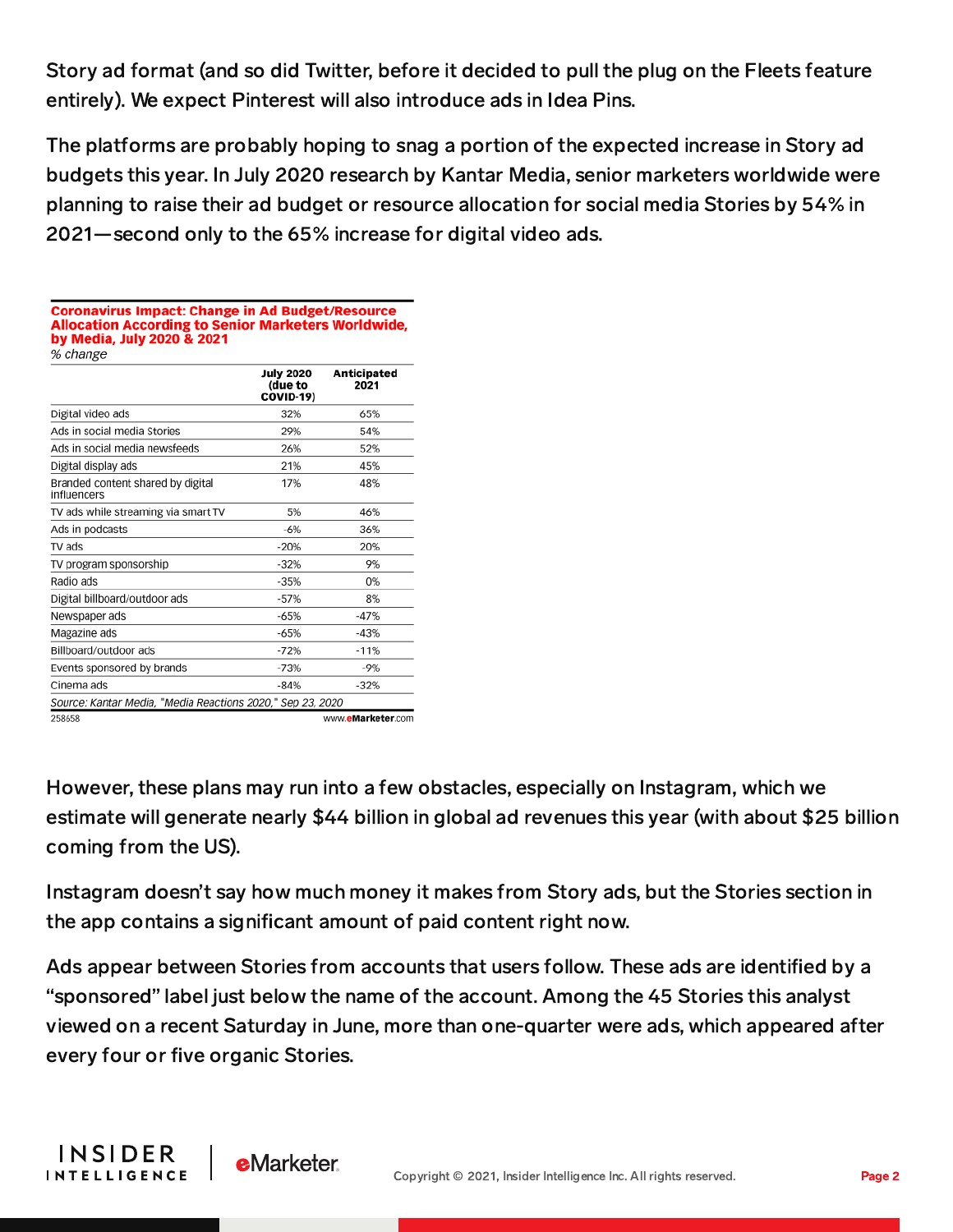The heavy load of ads in Instagram Stories indicates that the venue may have reached maximum ad load. That may be leading some marketers to moderate their use of Story ads.

Among US clients of performance marketing firm Tinuiti, ad spending on Instagram Stories placements grew significantly in 2019 but plateaued at roughly 23% of total Instagram spending throughout last year, according to the agency's Q4 2020 "Facebook Ads Benchmark Report."

Instead, the Instagram Explore tab has garnered an increasing share of those clients' spend, going from 1% in December 2019 to 5% in December 2020. The trend continued into Q1 2021, when Story impressions for Tinuiti clients grew 12% year over year, while Explore tab impressions soared 85%.

Another hindrance to the growth in ad spending on Stories is that the ads don't perform as well as in-feed ads do on Instagram. Story ads were cheaper for the median advertiser in Tinuiti's analysis, with a 48% lower cost per thousand (CPM) in Q1 2021. But they also had a clickthrough rate 39% lower than that of in-feed ads.

There is somewhat more positive data from Merkle, which reported that 32% of its clients' total North America Instagram spending in Q1 2021 went toward Stories. But there are also signs of a plateau; for example, Stories' share in Q4 2020 was 33%.